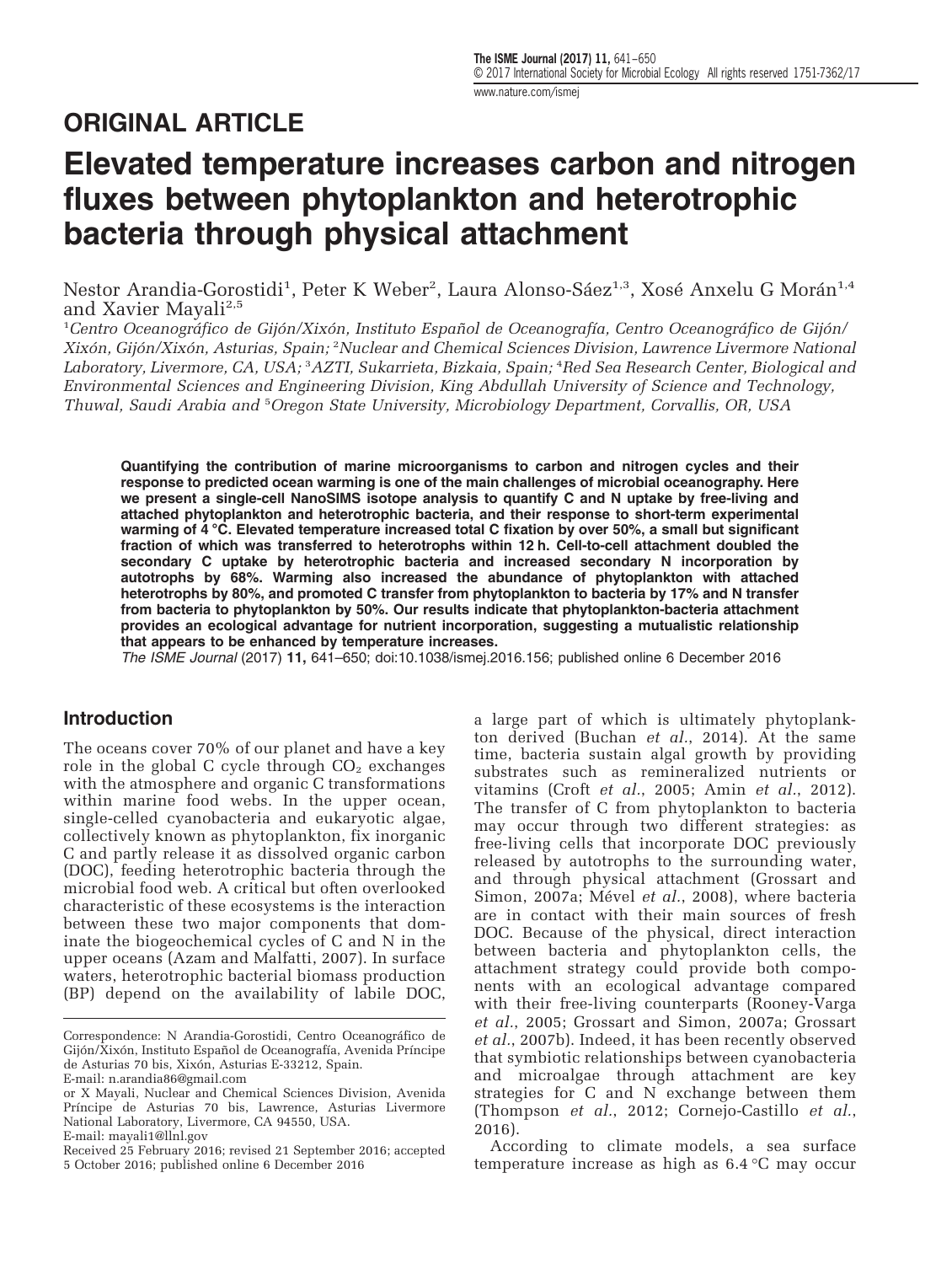The ISME Journal

by the end of this century (Meehl et al.[, 2007](#page-8-0)), likely modifying oceanic C fluxes ([Sarmiento](#page-9-0) et al., [2004](#page-9-0)). Raised temperature impacts on microbial food webs may include increases in bacterial abundances [\(Morán](#page-9-0) et al., 2015) and changes in DOC use ([Sarmento](#page-9-0) et al., 2010; [Duarte](#page-8-0) et al., 2013) ultimately resulting in increased bacterial production and respiration [\(López-Urrutia and Morán,](#page-8-0) [2007](#page-8-0); [Vázquez-Domínguez](#page-9-0) et al., 2007). It has been suggested that warming may also induce a stronger coupling between bacteria and phytoplankton [\(von](#page-9-0) [Scheibner](#page-9-0) *et al.*, 2014). Important questions include whether warming will promote higher bacterial incorporation of phytoplankton-derived DOC, and whether physical interactions through attachment may impact the magnitude of this coupling. As productivity of attached bacteria may be an order of magnitude higher than freeliving cells [\(Azam and Long, 2001\)](#page-7-0), distinguishing between these two ecological strategies is necessary to accurately quantify bacterial C fluxes. However, traditional methodologies such as bulk productivity measurements are problematic for resolving C incorporation by attached cells, and in general the study of attached bacteria in aquatic ecosystems remains a challenge [\(Simon](#page-9-0) et al., 2002). The rise of single-cell approaches ([Wagner, 2009\)](#page-9-0) now allows the study of microscale processes such as those that occur in the phycosphere, that is, the surface of algal cells and the thin layer that surrounds it ([Bell](#page-8-0) [and Mitchell, 1972](#page-8-0)), where compounds can be transported by diffusion allowing direct exchange between cells ([Lazier and Mann, 1989](#page-8-0)). Although thus far bacteria–phytoplankton interactions through attachment have been described mostly between heterotrophic bacteria and microphytoplankton cells such as diatoms or dinoflagellates (Amin et al.[, 2012\)](#page-7-0), the magnitude of bacterial attachment to smaller nano- and picophytoplankton, the most abundant autotrophs in the ocean ([Stockner, 1988;](#page-9-0) [Magazzù and Decembrini, 1995;](#page-8-0) [Marañón](#page-8-0) et al., 2001), remains unclear. Even though picophytoplankton may be too small to be detectable by membrane chemosensory mechanism by heterotrophic bacteria ([Jackson, 1987\)](#page-8-0), some work has shown that pico and nanophytoplankton are also susceptible to colonization by heterotrophic bacteria [\(Salomon](#page-9-0) et al., 2003; Eiler [et al.](#page-8-0), [2006](#page-8-0)).

Here we investigated the effect of warming  $(4 \degree C)$ over ambient) in a temperate ecosystem on the cellspecific activities of marine heterotrophic and autotrophic cells and the corresponding transfer of C and N between them. Seawater samples were incubated at in situ and increased temperatures in the presence of stable isotope labeled substrates. Using nanoscale secondary ion mass spectrometry (NanoSIMS), we quantified the C and N uptake by free-living cells as well as phytoplankton-bacteria consortia, defined here as bacteria physically attached to phytoplankton.

## Materials and methods

#### Sample collection and water incubations

Seawater samples were taken on April 2013 off the west coast of Gijón/Xixón, northern Spain (Southern Bay of Biscay; latitude 43° 40′ 12″/43.67°N longitude 5° 34′ 48″/5.58°W). Seawater was pre-filtered by 200 μm to remove mesozooplankton. Samples were collected at noon and transported to the laboratory in 20 l polycarbonate bottles (Nalgene, Rochester, NY, USA) within 6 h. Six transparent 4 l polycarbonate bottles (Nalgene) were filled with 2 l of the sampled water and placed in a controlled temperature incubator, 3 at 12.5 °C (ambient) and 3 at 16.5 °C (+4 °C). All bottles were incubated under saturating irradiance (~150 μmol photons m<sup>−</sup><sup>2</sup> s <sup>−</sup><sup>1</sup> ) ([Morán and Scharek,](#page-9-0) [2015\)](#page-9-0) with a 13:11 light:dark period. After the samples were placed in the incubators, the water was acclimated for 12 h until the next morning. After the acclimation period, 200 ml of each bottle were transferred to Pyrex glass bottles, where we added 0.1 mmol l<sup>−</sup><sup>1</sup> of 13C-bicarbonate (99 atom% 13C, Cambridge Isotopes Laboratories Inc., Cambridge, MA, USA, equivalent to 5% 13C after dilution by ambient  $CO<sub>2</sub>$ ) and 50 nmol l<sup>-1 15</sup>N-leucine (Cambridge Isotopes Laboratories Inc.). The bottles were incubated under constant light conditions at the same temperatures. After 12 h, 5 ml of each sample were fixed with 4% formaldehyde for 3 h at room temperature and filtered through polycarbonate filters (type GTTP; pore size, 0.2 μm; diameter, 47 mm; Millipore, Eschborn, Germany). The collected samples were stored at  $-80$  °C.

Samples for chlorophyll  $\alpha$  and nutrients were collected once per day during 3 days (Supplementary Figure S1), even after the stable isotope incubation, in order to characterize the state of the autotrophic community. Both parameters were analyzed following [Calvo-Díaz and Morán \(2006\).](#page-8-0)

#### Autotrophic cell abundance

The abundance of small autotrophic cells (Prochlorococcus, Synechococcus and picoeucaryotes) was determined by flow cytometry based on their orange (FL2, 585 nm) and red (FL3, 650 nm) fluorescence and light scatter at 90° (SSC, side scatter) signals following standard procedures ([Gasol and Del](#page-8-0) [Giorgio, 2008\)](#page-8-0) with a BD FACSCalibur (Becton Dickinson, Franklin Lakes, NJ, USA) flow cytometer, equipped with an argon 488 nm laser. To estimate Synechococcus and eukaryotes abundance at the end of the 12 h incubation, a linear interpolation was made using the abundances at T0 (0 h) and 24 h later. For enumeration of large phytoplankton cells, 15 mL of water was fixed with 2% lugol and cell abundance was determined by inverted microscopy.

#### Bulk bacterial and primary production

Bacterial production was estimated by the <sup>3</sup>Hleucine incorporation method ([Kirchman](#page-8-0) et al.,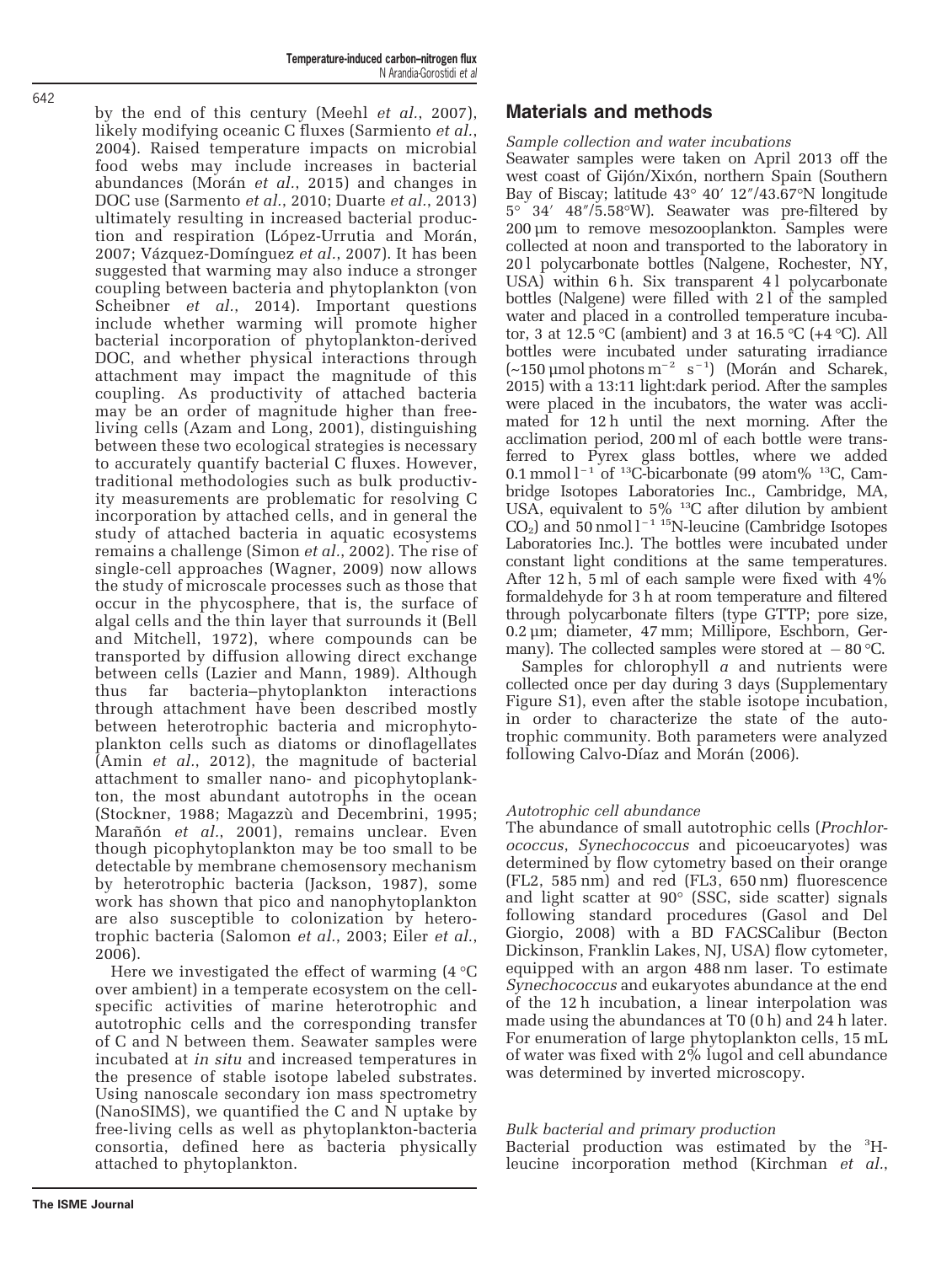<span id="page-2-0"></span>[1985\)](#page-8-0) modified by [Smith and Azam \(1992\)](#page-9-0) using a final concentration of  $50 \text{ nmol } l^{-1}$ . We used an empirical conversion factor measured for the same month in a previous survey (0.87 kg C mol per Leu, [Calvo-Díaz](#page-8-0) et al., 2014). Total (particulate plus dissolved fractions) primary production was estimated using the  $^{14}C$  method in 2 h incubations (Morán et al.[, 2006](#page-9-0)), in the same experimental conditions used for the stable isotope substrate incubations.

#### NanoSIMS analysis

Filters pieces were mounted on aluminum stubs with conductive adhesives tabs and sputter coated with  $\sim$  20 nm of gold. Filters were analyzed with a NanoSIMS 50 (Cameca, Gennevilliers, France), using  $a \sim 2$  pA  $Cs^+$  primary beam focused to a nominal spot size of  $\sim$  150 nm and stepped over the sample in a  $256 \times 256$  pixel raster to generate secondary ions. Dwell time was 1 ms/pixel, and raster size was 30 μm<sup>2</sup> . The secondary mass spectrometer was tuned for  $\sim 6800$  mass resolving power to resolve isobaric interferences. Four secondary ions  $(^{12}C_2, ^{12}C^{13}C^$ interferences. Four secondary ions  $(^{12}C_2, ^{12}C^{13}C^-$ ,  $(^{12}C^{14}N^-$  and  $^{12}C^{15}N^-$ ) were detected in simultaneous collection mode by pulse counting to generate 20 serial quantitative secondary ion images (layers). Samples were sputtered to a depth of 100 nm before measurements to achieve sputtering equilibrium. The depth of analysis during a measurement was between 50 and 200 nm. Ion images for large areas were stitched with the LIMAGE software (LS Nittler, Carnegie Institution, Washington, DC, USA) and isotope ratio images ( ${}^{12}C$   ${}^{13}C$ - $\bar{/}{}^{12}C_2$ ,  ${}^{12}C$  ${}^{15}N$ - $\bar{/}{}^{12}C$  ${}^{14}N$ -; note<sup>-12</sup>C <sup>13</sup>C<sup>-</sup>/<sup>12</sup>C<sub>2</sub><sup>=</sup> = 2<sup>,13</sup>C/<sup>12</sup>C) were produced to identify isotopically enriched cells. Regions of interests were generated with LIMAGE using the automated particle finding algorithm for both ratio images (regions of interest parameters: maximum ratio for a cell must exceed  $0.008$  for  $15N/14N$  and 0.035 for <sup>12</sup>C<sup>13</sup>C<sup>-</sup>/<sup>12</sup>C<sub>2</sub>; minimum ratio of 0.007 for <sup>15</sup>N/<sup>14</sup>N and 0.03 for <sup>12</sup>C<sup>13</sup>C<sup>-/12</sup>C<sub>2</sub>; threshold set at  $15N/14N$  and 0.03 for  $12C13C^{-12}C_2$ ; threshold set at 50% of maximum ratio). Regions of interests for heterotrophs attached to photoautotrophs were redrawn manually to avoid the area between the two cells that overlapped. For one replicate of the warm treatment, the attached cells were reanalyzed with a smaller raster  $(5 \mu m)$  to acquire more ion counts from the cells to more closely examine the relationship between isotope enrichment of the autotrophs and their attached heterotrophs. Isotope ratio data for regions of interests (<sup>12</sup>C<sup>13</sup>C<sup>-</sup>/<sup>12</sup>C<sub>2</sub>, <sup>15</sup>N/<sup>14</sup>N) were normalized to the isotope abundances of the filter on which the cells were located and used to calculate permil  $(\delta = [R_f/R_i - 1]^*1000\%)$  or atom percent excess  $(APE = [F_f - F_i]^*100\%)$  values, where  $R_i$  and  $R_f$  are the initial (0.0107 for <sup>13</sup>C/<sup>12</sup>C and 0.00371 for  $15N/14N$  and final isotope ratios in the cells, respectively, and  $F_i$  and  $F_f$  are the corresponding fractions of the minor isotope  $(F = R/[R+1])$ .

Carbon and nitrogen assimilation rates  $(K)$  were calculated based on the Popa et al. [\(2007\)](#page-9-0) net fixation calculation divided by incubation time:

$$
K = \left(\frac{R_f * (1 - F_i) - F_i}{F_b - R_f * F_b}\right) / t
$$

where  $F_i$  and  $F_b$  are the fraction of <sup>13</sup>C or <sup>15</sup>N initially in the cells and in the bulk, respectively,  $R_f$  is the final isotope ratio in the cells, and t is the incubation time.

To calculate the relative contribution of each compartment (heterotrophs/autotrophs and free-living/attached) to primary and secondary production, we used mean cell sizes from flow cytometry SSC and cell abundances from the NanoSIMS images to estimate phytoplankton and heterotrophic bacterioplankton biomass, assuming spherical cells and 50% C and 15% N cellular content [\(Bratbak and Dundas,](#page-8-0) [1984\)](#page-8-0). These biomass values were multiplied by their respective K-values to obtain C and N assimilation rates by each population for each treatment. Percent contribution of free-living and attached autotrophs and heterotrophs in control and warm treatments were applied to bulk 14C- and <sup>3</sup> H-derived primary and bacterial production rates to estimate net assimilation values in carbon and nitrogen units (Table 1).

Table 1 Total <sup>13</sup>C and <sup>15</sup>N assimilation by free-living and attached autotrophs and heterotrophs for both temperature treatments

|         | Net C assimilation $(\%$ , $\mu$ g C L <sup>-1</sup> h <sup>-1</sup> ) |                           |                            |                            | Net N assimilation $(\%$ , $\mu$ g N L <sup>-1</sup> h <sup>-1</sup> ) |                          |                           |                          |
|---------|------------------------------------------------------------------------|---------------------------|----------------------------|----------------------------|------------------------------------------------------------------------|--------------------------|---------------------------|--------------------------|
|         | Autotrophs                                                             |                           | Heterotrophs               |                            | Autotrophs                                                             |                          | Heterotrophs              |                          |
|         | <i>Free-living</i>                                                     | Attached                  | <i>Free-living</i>         | Attached                   | <i>Free-living</i>                                                     | Attached                 | <i>Free-Living</i>        | Attached                 |
| Control | $85.2 \pm 1.3$<br>(3.802)                                              | $13.2 \pm 1.5$<br>(0.588) | $1.5 \pm 0.4$<br>(0.068)   | $0.05 \pm 0.02$<br>(0.002) | $15.7 \pm 6.4$<br>(0.009)                                              | $3.2 \pm 1.8$<br>(0.002) | $78.9 \pm 7.8$<br>(0.047) | $2.3 \pm 0.3$<br>(0.001) |
| Warm    | $77.0 \pm 0.9$<br>(5.355)                                              | $20.7 \pm 1.1$<br>(1.442) | $2.1 \pm 0.009$<br>(0.146) | $0.12 \pm 0.03$<br>(0.008) | $16.2 \pm 2.2$<br>(0.012)                                              | $7.2 \pm 1.4$<br>(0.005) | $73.5 \pm 3.5$<br>(0.056) | $3.1 \pm 0.7$<br>(0.002) |

Results are shown as the percentage of contribution to total biomass assimilation (average ± s.e.m.) and as estimation of C and N net assimilation (in parenthesis) based in PP and BP bulk values.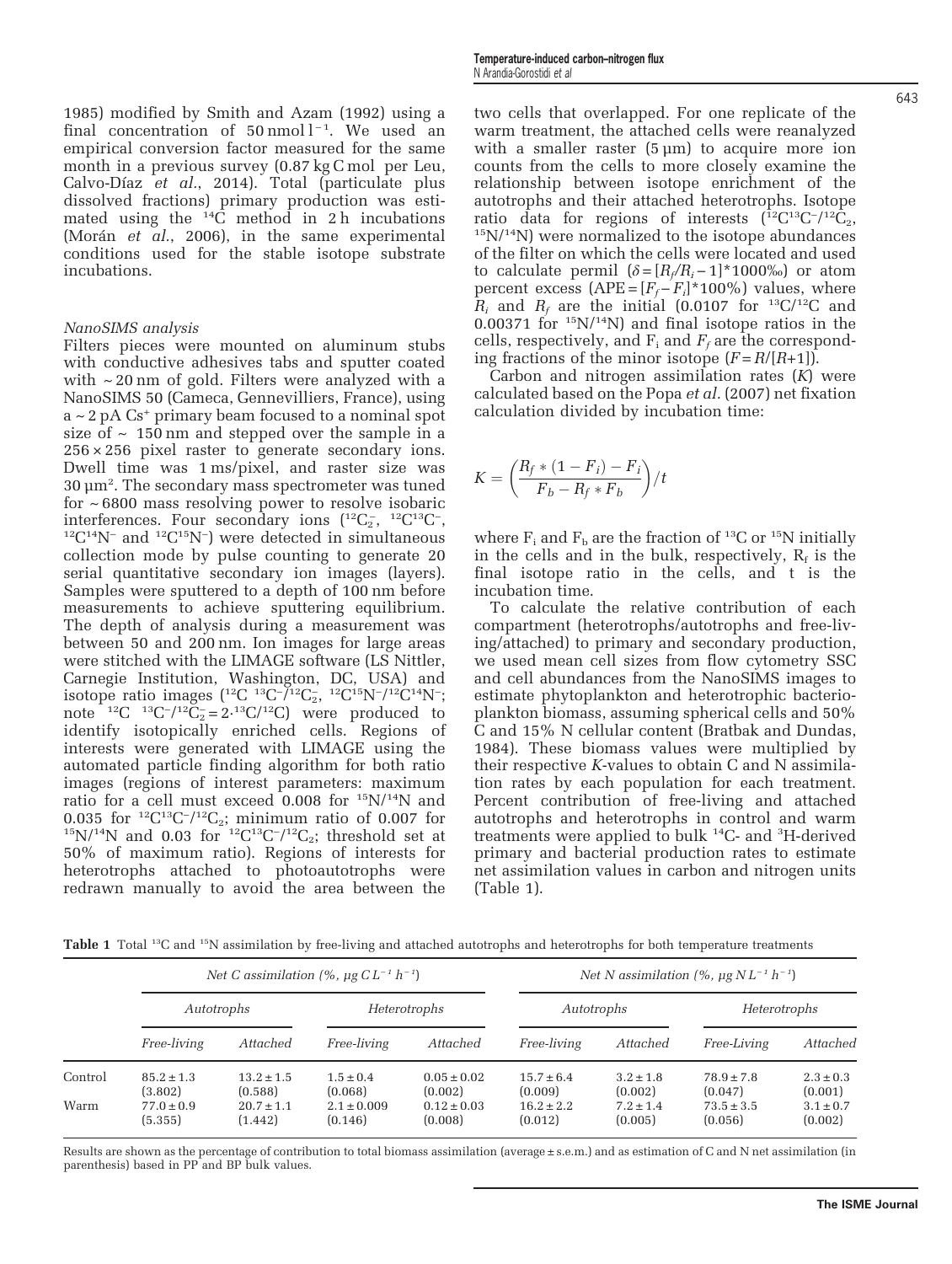#### **Results**

644

#### Environmental properties

Chlorophyll  $\alpha$  concentrations at the beginning of the stable isotope incubations were 2.44 and  $2.54 \text{ µg}$  $1^{-1}$ in the control and warm treatments, respectively (Supplementary Figure S1). Within the 12 h of stable isotope incubation, chlorophyll values remained virtually unaltered in the control treatment, while they increased significantly by 15% in the warm treatment. Nitrate concentrations decreased moderately in both treatments, from  $3.17 \mu$ mol l<sup>-1</sup> to 2.9 and  $2.8 \text{ und }$  l<sup>-1</sup> in control and warm treatments, respectively.

#### Phytoplankton and heterotrophic cell abundances

We identified both free-living and attached heterotrophic and autotrophic cells based on the isotope enrichment patterns detected by NanoSIMS. Heterotrophs were defined as cells isotopically enriched in <sup>15</sup>N from leucine incorporation, and autotrophs as cells isotopically enriched in <sup>13</sup>C from bicarbonate incorporation (Figure 1). In total, we analyzed more than 4800 single cells; 2003 heterotrophs and 301 autotrophs in control treatment and 2230 and 295 cells in the warm treatment). The high spatial resolution of NanoSIMS analysis, combined with the independent isotopic markers and the large number of cells analyzed, enabled us to identify cells in phytoplankton-bacteria consortia (totaling 132 autotrophs and 146 heterotrophs). In the incubations held at ambient temperature, we found a relatively low fraction of microbial cells forming algal–bacterial consortia (we did not consider bacteria attached to one another or phytoplankton attached to one another): 2.8% of heterotrophic bacteria and 16% of phytoplankton cells. Increasing temperature by  $4 \,^{\circ}\text{C}$  led to a statistically significant increase of the fraction of phytoplankton cells with

at least one attached bacterium, comprising 29% of all autotrophs (Wilcoxon test,  $P < 0.01$ ; [Figure 2a\)](#page-4-0). The average fraction of bacteria attached to phytoplankton cells under warming conditions also increased (4.4%), but the increase was not statistically significant.

Photosynthetic picoeukaryotes were the most abundant autotrophic cells in the incubations ([Figure 2b\)](#page-4-0), both at ambient temperature  $(9.6 \pm 0.15 \times 10^4 \text{ cells m}^{-1})$  and in the warm treatment, which showed a significantly higher abundance of  $12.9 \pm 0.9 \times 10^4$  cells ml<sup>-1</sup> (t-test, P = 0.02). Synechococcus cells were less abundant, and their concentration was similar in the control  $(4.5 \pm 0.1 \times 10^3)$ cells ml<sup>-1</sup>) and the warm treatment  $(4.9 \pm 0.3 \times 10^3$ cells ml<sup>-1</sup>). Prochlorococcus were absent, as typical of this period of the year [\(Calvo-Díaz and Morán,](#page-8-0) [2006\)](#page-8-0). Regarding microphytoplankton, we only detected the presence of Thalassiosira sp. cells in low abundance  $(<10$  cells ml<sup>-1</sup>). In agreement with these observations, most of the autotrophic cells analyzed by NanoSIMS were also small (mean diameter  $2.1 \pm 0.8$  μm), at the nominal limit separating the pico- and nanoplankton size classes.

#### Primary production and bacterial production

Total primary production (PP) values measured during the incubations ([Figure 3\)](#page-4-0) were  $4.45 \pm 0.4$  µg CL<sup>-1</sup> h<sup>-1</sup> for the ambient temperature treatment, while it increased significantly to  $6.95 \pm 0.8 \,\text{µg} \,\text{C} \,\text{L}^{-1} \,\text{h}^{-1}$  in the warm treatment (*t*-test,  $P < 0.01$ ). Bulk BP values were  $6.0 \pm 0.5$  and  $7.6 \pm 0.6 \times 10^{-2}$  µg C L<sup>-1</sup> h<sup>-1</sup> in the ambient and warm treatments, respectively, a modest but significantly different increase  $\bar{t}$ -test,  $\bar{P}$  = 0.045).

#### Phytoplankton and heterotrophic cell-specific stable isotope incorporation

To investigate C and N incorporation at the cell-



Figure 1 Comparison between <sup>13</sup>C and <sup>15</sup>N isotopic enrichment for all analyzed microbial cells incubated with <sup>13</sup>C bicarbonate and <sup>15</sup>N leucine (dashed lines indicate isotope natural abundances). An example isotope image (inset) shows identified heterotrophs (left) and one autotroph (right, identified by the arrow).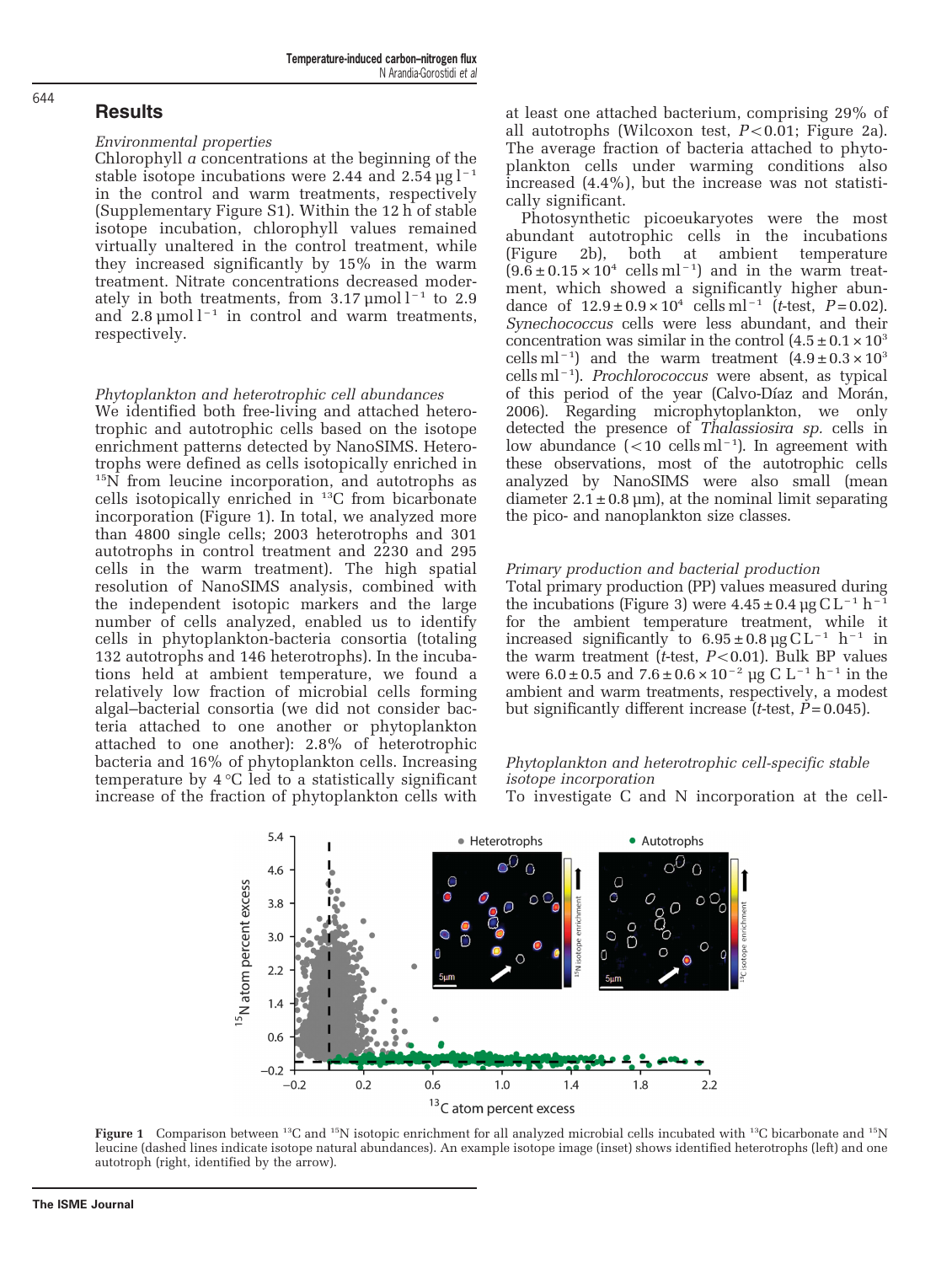Temperature-induced carbon–nitrogen flux N Arandia-Gorostidi et al

<span id="page-4-0"></span>

**Figure 2** (a) Fraction of autotrophs attached to heterotrophs (left columns) and vice versa (right columns) in control versus warm incubations (mean  $\pm$  s.e.m.) (b) Abundance of *Synechococcus* and photosynthetic eukary incubations (mean ±s.e.m.). **(b)** Abundance of *Synechococcus* and photosynthetic eukaryotes in control and warm treatments (mean ±s.e.m.)<br>(ANOVA \*P-value<0.05 and \*\*P-value<0.01). Note that the scale of the Y-axis of phot magnitude higher than for Synechococcus.



Figure 3 Bulk bacterial production and total primary production rates in each temperature treatment. Bars indicate s.e.m. Asterisks denote significant differences between treatments (ANOVA \* $P<0.05$  and \*\* $P<0.01$ ).

specific level, we report median values and used non-parametric statistics (Wilcoxon test) as the isotope data exhibited non-normal distributions. Comparing treatments, we detected significantly more <sup>15</sup>N-leucine incorporation by heterotrophs  $(>95\%$  of them being free-living) in the warm compared with the control treatment  $(P<0.01;$ [Figure 4a\)](#page-5-0). A small number of heterotrophic freeliving cells had significant incorporation of  $^{13}C$ in the control treatment, but the median was not significantly enriched in  $13C$ . In the warm treatment, the heterotrophs had significantly higher <sup>13</sup>C incorporation ( $P < 0.01$ ; [Figure 4a\)](#page-5-0). Heterotrophs attached to phytoplankton in the warm treatment exhibited the highest 13C incorporation (significantly greater than their free-living counterparts, Wilcoxon test,  $P < 0.01$ ; median value = 22%

more enriched). In the case of phytoplankton, the median 13C incorporation per cell was significantly lower in the warm treatment  $(P<0.05;$  [Figure 4b\)](#page-5-0). Overall, phytoplankton exhibited low but significant 15N enrichment, with greater incorporation in the warm treatment ([Figure 4b;](#page-5-0)  $P < 0.01$ ). We also observed that the  $15N$  incorporation by phytoplankton was significantly higher in cells with attached heterotrophs, particularly in the warm treatment (Wilcoxon test,  $P < 0.01$ ).

To quantify how the increased temperature treatment influenced the flow of recently fixed C and leucine-derived N, we used the bulk PP and BP rates, the median stable isotope incorporation values, and the cell abundances to calculate the total incorporation for each of the two labeled pools (Popa *[et al.](#page-9-0)*, [2007;](#page-9-0) Adam et al.[, 2016;](#page-7-0) Supplementary Table S1, [Table 1\)](#page-2-0). In the control treatment, 84% of the autotropic cells were free-living and contained 85% of the newly fixed C, while the attached autotrophs contained 13% of the newly fixed C. Warming decreased the relative amount of recently fixed C in free-living autotrophs to 77%, but in absolute terms the net C-assimilation was still greater than the control treatment. As noted above, both the relative and absolute abundances of attached autotrophs increased substantially in the warm treatment, and their contribution to assimilation of newly fixed C rose to 21%, which was substantially more total mass C per liter compared with the control. Freeliving and attached heterotrophic cell in the control experiment accounted for 1.5% and 0.05% of fixed C, respectively, and 2.0% and 0.12%, respectively, in the warming experiment. We carried out similar calculations for N derived from leucine incorporation. In the control treatment, free-living and attached heterotrophs contained 79% and 2% of the net N-incorporation, respectively, and free-living and attached autotrophs contained 16%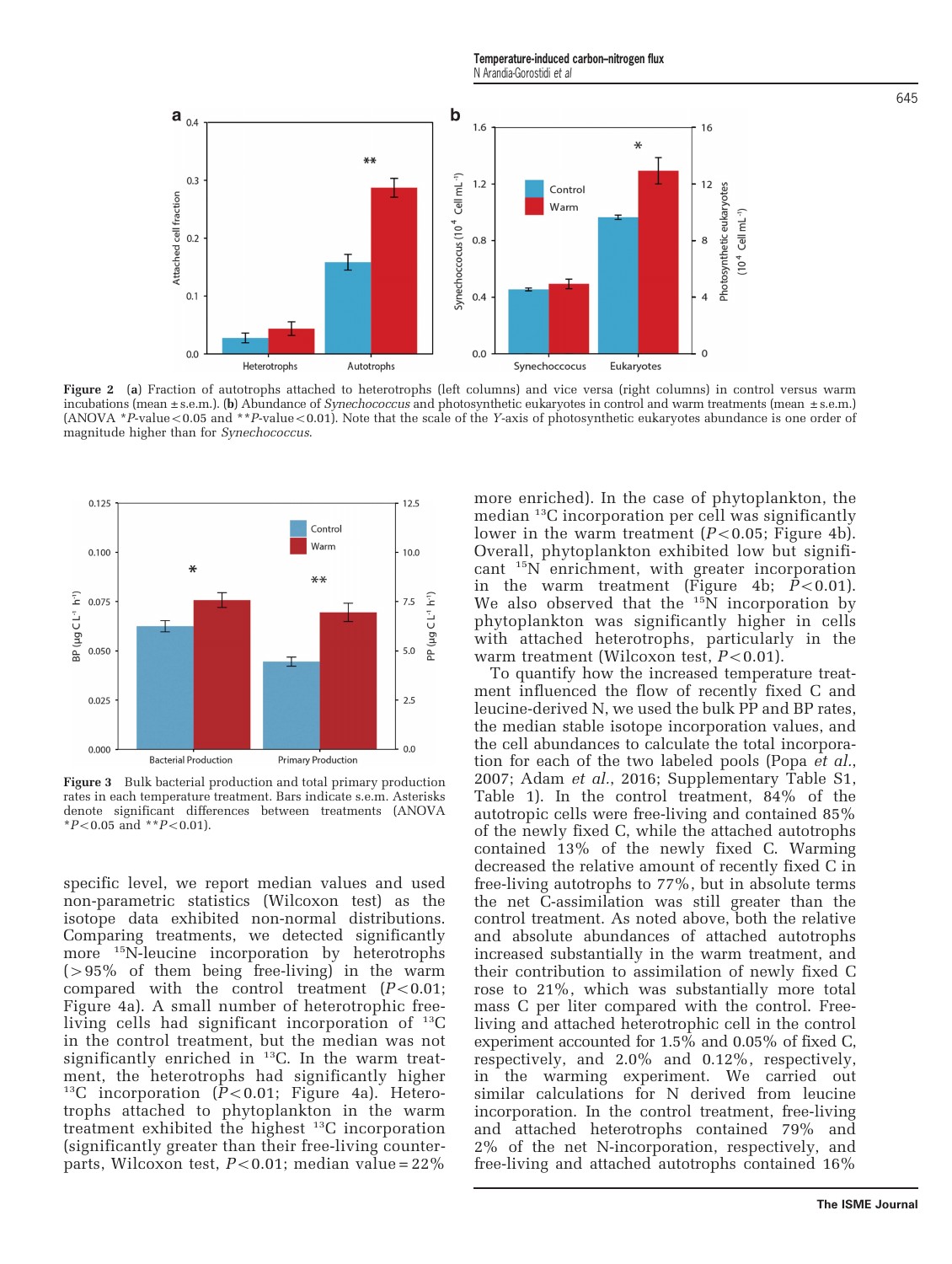Temperature-induced carbon–nitrogen flux N Arandia-Gorostidi et al



Figure 4 Cell-specific isotope incorporation from <sup>13</sup>C bicarbonate and <sup>15</sup>N leucine by attached (circle) and free-living (triangle) heterotrophs (a) and autotrophs (b) in response to a temperature increase of 4 °C over the control incubation. Data points are medians of all cells from three replicate incubations with  $\pm$  95% confidence intervals.



Figure 5 (a) Positive correlation between the <sup>13</sup>C incorporation rates of phytoplankton cells and those of their attached bacterial cells, analyzed with a smaller raster for one of the replicates of the warm incubations. (b) Similar positive correlation between the 15N incorporation rates of bacteria and those of the phytoplankton cells to which they were attached. Insets show an example of two heterotrophic bacteria attached to a picophytoplankton cell. Regions of interests (white outlines) for data extraction were drawn to ensure that overlapping areas were not used to measure isotope incorporation by the individual cells.

and 3%, respectively. In the warm treatment, freeliving and attached heterotrophs contained 74% and 3% of the net N-incorporation and free-living and attached autotrophs contained 16% and 7%, respectively. Warming particularly increased both the relative and absolute incorporation of leucine-derived N by attached autotrophs by greater than a factor of 2.

To further investigate possible isotope exchange between attached heterotrophs and phytoplankton, we identified 24 pairs of attached heterotrophs and phytoplankton from one of the warm replicates and re-analyzed them by NanoSIMS for a longer period of time (Figure 5), with a smaller raster to collect more precise isotope enrichment data (examples are shown in Figure 5 insets). These additional analyses showed that the 13C enrichment of the heterotrophic

bacteria was positively correlated to the 13C enrichment of the phytoplankton cell to which they were attached ( $P$ <0.05; Figure 5a). Moreover, phytoplankton15N enrichment was positively correlated to the 15N enrichment of the heterotrophic cells attached to them  $(P<0.05$ , Figure 5b).

#### **Discussion**

We found that attachment between autotrophs and heterotrophs increased secondary C and N incorporation by the heterotrophs and autotrophs, respectively. Furthermore, a short-term 4 °C temperature increase led to higher secondary  $^{13}$ C incorporation by heterotrophs, suggesting that recently fixed

<span id="page-5-0"></span>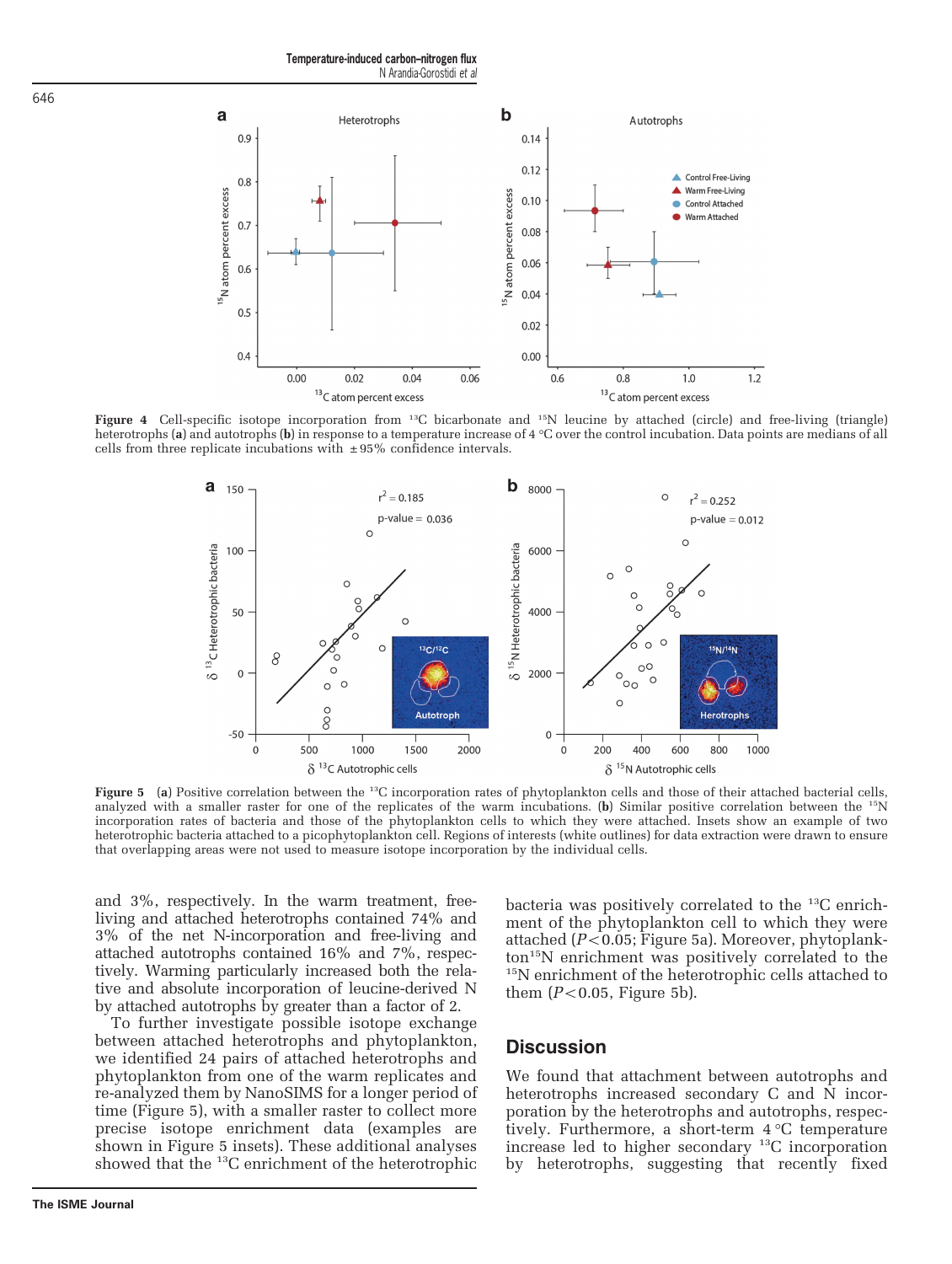photosynthate was being released more rapidly by phytoplankton and/or heterotrophs were incorporating it faster. Another possibility is that warming promoted autotrophy or increased anaplerotic C incorporation in these primarily heterotrophic cells. However, the highest <sup>13</sup>C incorporation found in attached heterotrophs [\(Figure 4](#page-5-0), Supplementary Table S1) supports the view that this  $^{13}C$  incorporation originated mainly from DOC recently fixed by phytoplankton, as attached heterotrophs would have had direct access to it before it became diluted in the bulk water. Moreover, we observed a positive correlation between 13C enrichment of the heterotrophic bacteria and 13C enrichment of the phytoplankton to which they were attached ([Figure 5a\)](#page-5-0), consistent with direct transfer of C from phytoplankton to attached bacteria. Thus, we infer that attachment promoted faster heterotrophic incorporation of phytoplankton-derived DOC, and that it was further enhanced with increased temperature. To determine the contribution of attached heterotrophs to the total phytoplankton-derived DOC incorporation, we combined the cell abundance and the cell-specific activity data [\(Table 1](#page-2-0)). These results showed that warmer temperatures increased DOC incorporation by free-living heterotrophs by two-fold, and this incorporation increased by almost four fold for attached heterotrophs, demonstrating the importance of attachment for the transfer of recently fixed C to secondary consumers.

In contrast to heterotrophs, phytoplankton  $^{13}C$ incorporation was not affected by attachment and in fact exhibited lower cell-specific incorporation at higher temperatures. However, as phytoplankton cell abundance increased under warming, total  $^{13}C$ incorporation (and therefore total C fixation) was significantly higher (increasing from 3.8 µg  $CL^{-1} h^{-1}$ to 5.35 μg C<sup>L-1</sup> h<sup>-1</sup>, *t*-test, *P*<0.001; [Table 1\)](#page-2-0). The lower cell-specific <sup>13</sup>C incorporation in the warm treatment could be explained by warming increasing the release of recently fixed (and  $^{13}$ C-labeled) C, as shown by experimental studies conducted in other oceanic regions (Morán et al.[, 2006](#page-9-0); [Engel](#page-8-0) et al., [2010\)](#page-8-0). This process would have provided heterotrophic bacteria with more organic C and led to lower 13C enrichment in phytoplankton cells. Regardless of the mechanism, the bulk BP and PP measurements also showed an increase of heterotrophic and autotrophic activities with warming ([Figure 3\)](#page-4-0), similar to the stable isotope data.

In addition to the transfer of recently fixed DOC from phytoplankton to heterotrophic bacteria, the experimental design allowed us to consider the reverse process, that is, the transfer of compounds from heterotrophs to phytoplankton. The higher 15N incorporation by phytoplankton found in the warm treatment may indicate increased bacterial N transfer to autotrophic cells. Although some of this incorporation may have originated from the direct uptake of labeled leucine by phytoplankton, several lines of evidence indicate that this was not a major portion.

First, most of the phytoplankton cells originally present in the samples were picoplanktonic eukaryotes. A number of studies have documented the ability of cyanobacteria to incorporate amino acids ([Zubkov](#page-9-0) et al., 2003; [Michelou](#page-8-0) et al., 2007), whereas uptake by eukaryotes has been observed less frequently ([Kamjunke and Tittel, 2008;](#page-8-0) [Znachor and](#page-9-0) [Nedoma, 2009](#page-9-0)). In particular, mixotrophic activity by photosynthetic eukaryotes has been linked to low light conditions [\(Bouarab](#page-8-0) et al., 2004; [Ruiz-González](#page-9-0) et al.[, 2012](#page-9-0)). Therefore, at the relatively high irradiance used in our incubations, leucine incorporation by phytoplankton was less likely to occur. Also, we observed that the 15N incorporation by phytoplankton was significantly higher in cells with attached heterotrophs, particularly in the warm treatment, and the positive correlation between the enrichment of autotrophs and bacteria attached to them ([Figure 5b](#page-5-0)) suggests that a direct transfer of N from the 15N-leucine-labeled bacteria to the phytoplankton cells was taking place. Furthermore, the higher increase in total  $15\overline{\rm N}$  assimilation by attached autotrophs compared with the free-living fraction ([Table 1](#page-2-0)), highly supports this secondary uptake. The N transferred may have originated through leucine respiration by the bacterial cells and the subsequent production of ammonium ([Kirchman](#page-8-0) et al., 1985). Although this process occurs in oligotrophic conditions [\(Alonso-Sáez](#page-7-0) et al., 2007; [Del Giorgio](#page-8-0) et al., [2011\)](#page-8-0), at saturating leucine concentrations, as used in this work, leucine respiration may increase up to threefold (Hill et al.[, 2013](#page-8-0)). Furthermore, the preference of picophytoplankton to incorporate ammonium rather than other nitrogen compounds such as nitrate ([Le Bouteiller, 1986; Harrison](#page-8-0) et al., [1996;](#page-8-0) Rees et al.[, 1999](#page-9-0)), and the described inhibition of nitrate uptake by ammonium (L'[Helguen](#page-8-0) et al., [2008\)](#page-8-0), suggest that autotrophs may, more likely, have incorporated this newly remineralized ammonium as a N source.

Regardless of the exact mechanism of exchange, our results indicate a mutualistic relationship between autotrophs and heterotrophs through exchange of metabolites or nutrients mediated by attachment. Similar mutualistic partnerships have been previously observed between cyanobacteria and microalgae ([Thompson](#page-9-0) et al., 2012; [Adam](#page-7-0) et al.[, 2016\)](#page-7-0), resulting in an obligate symbiosis ([Cabello](#page-8-0) et al., 2016), or between heterotrophic bacteria and autotrophic organisms in co-cultures (Amin et al.[, 2015](#page-7-0)). Here, we reveal the occurrence of the latter in natural ecosystems. Our work further suggests that this mutualistic relationship in phytoplankton-bacteria consortia may increase its importance under warming, at least under the conditions tested (that is, short-term increased temperature of  $4^{\circ}C$ . It should be noted that during the experiments, nutrient availability was not limiting, as suggested by the increase of Chl  $\alpha$ concentration and the active uptake of nutrients (Supplementary Figure S1). The nutrient availability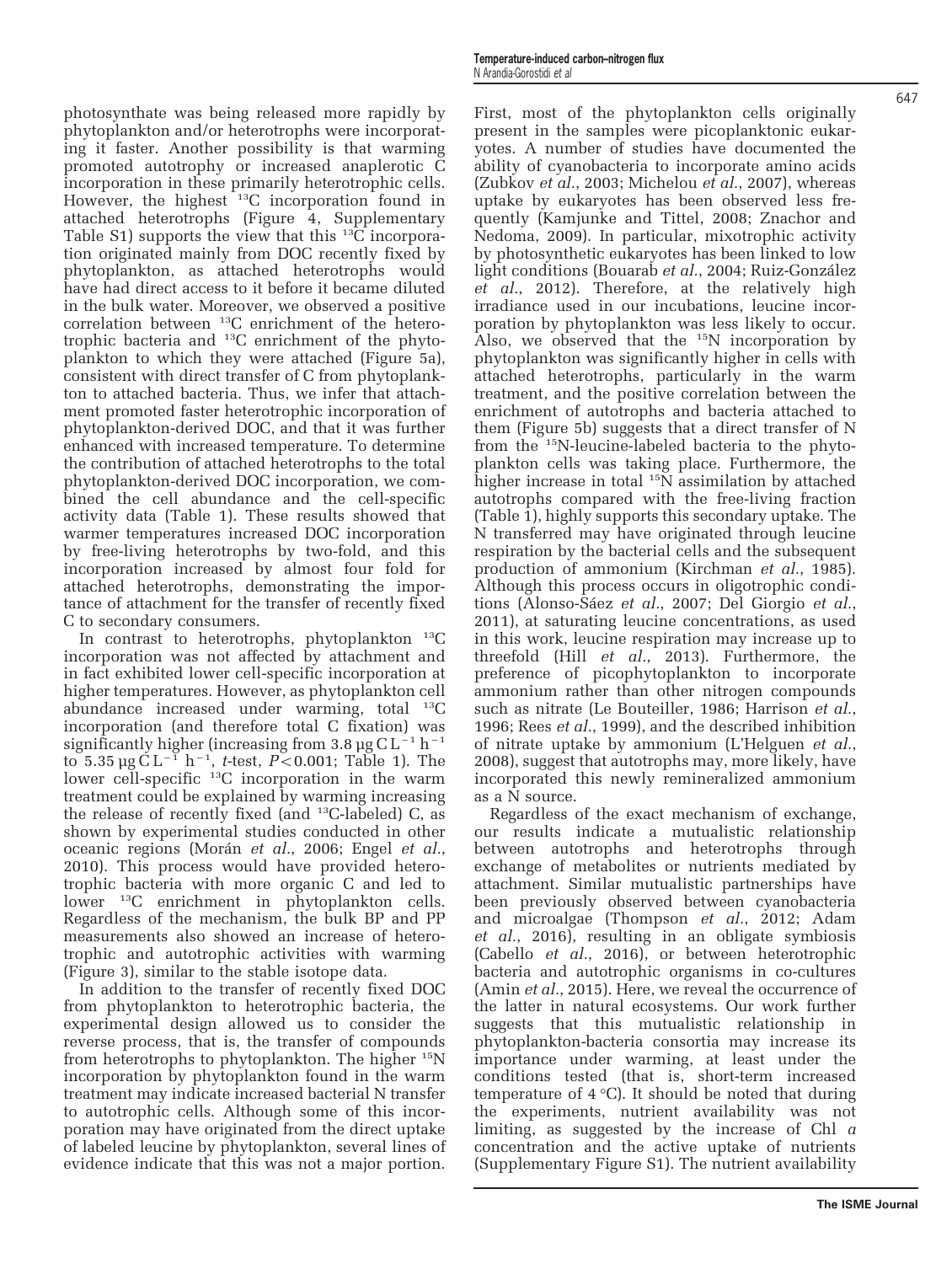<span id="page-7-0"></span>was key to observe the effect of temperature on microbial cell-specific activities, as resource limitation may mask the temperature dependency of heterotrophic and autotrophic metabolism ([López-](#page-8-0)[Urrutia and Morán, 2007\)](#page-8-0).

In terms of C cycling, we found that short-term elevation of temperature induced higher rates of C fixation and cycling through heterotrophic bacteria as assessed at the single-cell level, in support to previous results analyzing bulk rates [\(Morán](#page-9-0) et al., [2006\)](#page-9-0). Our results clearly show that attachment represents a key strategy promoting C and N exchange between the cells, while increased temperature stimulated this interaction ([Figure 4\)](#page-5-0). Even if during our experiments bacterial attachment was relatively low, this route of C transfer between phytoplankton and bacteria may intensify under conditions of phytoplankton blooms, where the contribution of particle-attached bacteria to total bacterial biomass can increase considerably ([Becquevort](#page-8-0) et al., 1998; [Mével](#page-8-0) et al., 2008), although their contribution to bulk production remains unclear [\(Riemann](#page-9-0) et al., 2000; [Grossart](#page-8-0) et al., 2007b). Researchers have previously suggested the importance of examining the microscale habitats of marine bacteria (for example, Azam, 1998), and our results show that interactions occurring between photoautotrophs and heterotrophs in the phycosphere are important contributors to bulk element fluxes through the microbial food web. Interestingly, while most previous studies have focused exclusively on bacteria attached to large phototrophic cells such as diatoms ([Gardes](#page-8-0) et al., [2011\)](#page-8-0), our results show that this strategy is also significant for the smaller pico- and nanoeukaryotes. These phytoplanktonic groups are widely distributed in the ocean, contributing more than 40% of total primary production at low latitudes such as the tropical Atlantic [\(Jardillier](#page-8-0) et al., 2010), and their role is expected to increase in a warmer ocean (Agawin et al., 2000; Chen et al.[, 2014](#page-8-0)).

The observed increased metabolite transfer between attached cells with warming supports the view that the ecological strategy of attachment may be relevant in biogeochemical cycles, and that it should be taken into account when assessing nutrient fluxes among the planktonic components in warmer oceans. Other environmental conditions not specifically addressed in our experiments, and potentially affecting this interaction will have to be assessed in future work, including nutrient concentrations, the combined effects of temperature and inorganic C availability (as affected by ocean acidification), and the effect of climate change on microbial community structure. Our results exemplify the concept that quantitative, functional analyses carried out on a single cell level can uncover cryptic interactions of potential importance at the ecosystem level, and NanoSIMS and other single-cell enabled microbial activity tools (Samo et al.[, 2014\)](#page-9-0) are essential to collect such data.

## Conflict of Interest

The authors declare no conflict of interest.

## Acknowledgements

This work was partially supported by COMITE project by Spanish National Investigation+Development+Innovation (I+D+I). Financial support for NAG's PhD fellowship was provided by the Basque Government. LAS was supported by a 'Juan de la Cierva' fellowship from the Spanish Ministry of Science and Education and a Marie Curie Reintegration Grant (FP7, Grant Agreement 268331). XM was partially supported by the Gordon and Betty Moore Foundation Marine Microbiology Initiative grant #3302, and method development at LLNL was funded by the Department of Energy's Genome Sciences Program grant SCW1039. Work at LLNL was performed under the auspices of the US Department of Energy at Lawrence Livermore National Laboratory under Contract DE-AC52- 07NA27344.

### Author contributions

NAG, XM, LAS and XACM designed the study, NAG carried out the incubation experiment and Nano-SIMS sample preparation, XM, PKW and NAG performed NanoSIMS analyses, and NAG, PKW and XM analyzed the data. All authors discussed the results and contributed in the manuscript writing.

## References

- Adam B, Klawonn I, Sveden JB, Bergkvist J, Nahar N, Walve J et al. (2016). N2-fixation, ammonium release and N-transfer to the microbial and classical food web within a plankton community. *ISME [* **10**: 450–459.
- Agawin NSR, Duarte CM, Agustí S. (2000). Nutrient and temperature control of the contribution of picoplankton to phytoplankton biomass and production. Limnol Oceanogr 45: 1891–1891.
- Alonso-Sáez L, Gasol JM, Arístegui J, Vilas JC, Vaqué D, Duarte CM et al. (2007). Large-scale variability in surface bacterial carbon demand and growth efficiency in the subtropical northeast Atlantic Ocean. Limnol Oceanogr 52: 533–546.
- Amin SA, Parker MS, Armbrust EV. (2012). Interactions between diatoms and bacteria. Microbiol Molecular Biol Rev 76: 667–684.
- Amin SA, Hmelo LR, van Tol HM, Durham BP, Carlson LT, Heal KR et al. (2015). Interaction and signalling between a cosmopolitan phytoplankton and associated bacteria. Nature 522: 98–101.
- Azam F. (1998). Oceanography: microbial control of oceanic carbon flux: the plot thickens. Science 280: 694–696.
- Azam F, Long RA. (2001). Sea snow microcosms. Nature 414: 497–498.
- Azam F, Malfatti F. (2007). Microbial structuring of marine ecosystems. Nat Rev Microbiol 5: 782–791.

The ISME Journal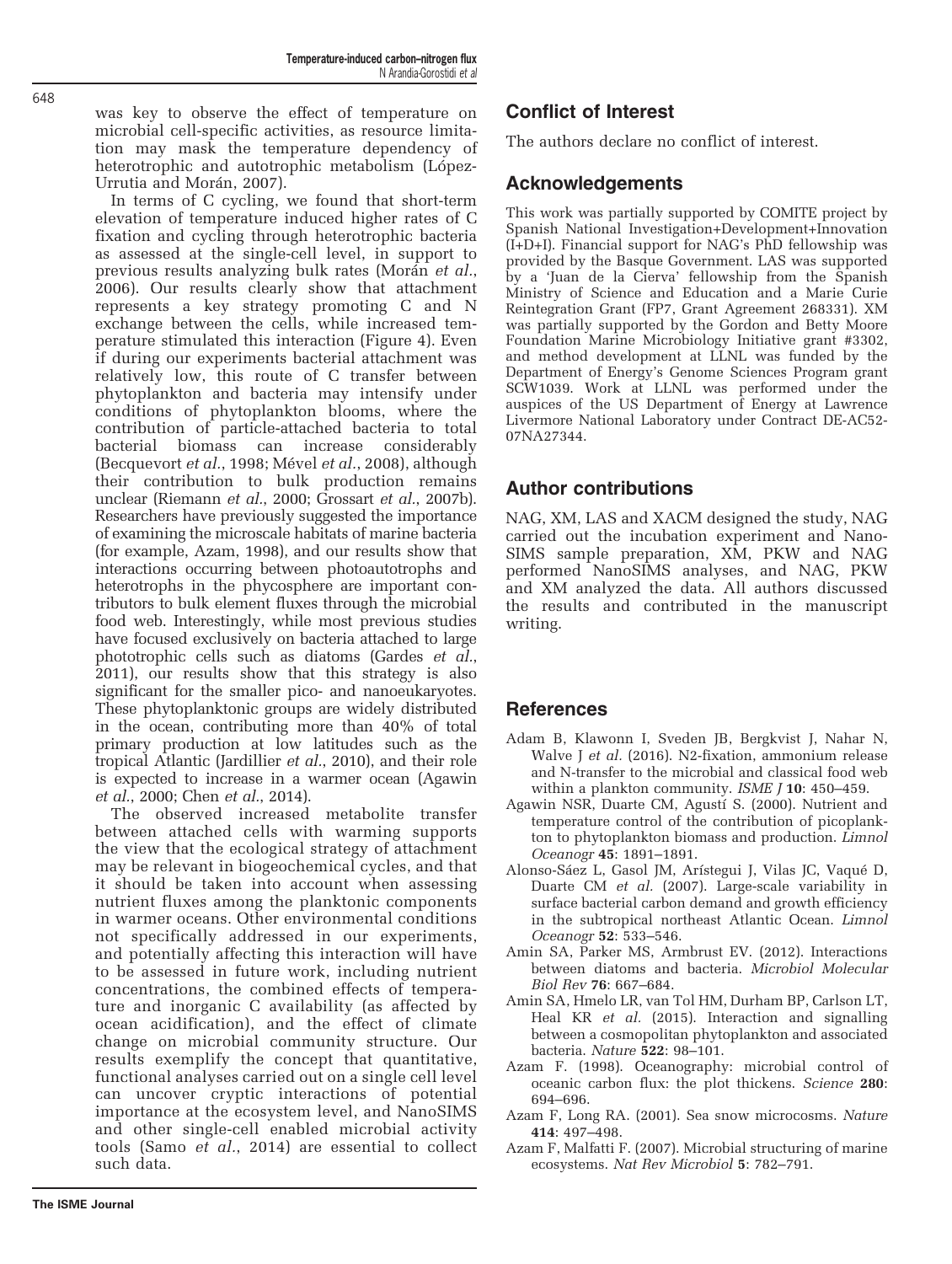- <span id="page-8-0"></span>Becquevort S, Rousseau V, Lancelot C. (1998). Major and comparable roles for free-living and attached bacteria in the degradation of Phaeocystis-derived organic matter in Belgian coastal waters of the North Sea. Aquat Microb Ecol 14: 39–48.
- Bell W, Mitchell R. (1972). Chemotactic and growth responses of marine bacteria to algal extracellular products. Biol Bull 143: 265.
- Bouarab L, Dauta A, Loudiki M. (2004). Heterotrophic and mixotrophic growth of Micractinium pusillum Fresenius in the presence of acetate and glucose: effect of light and acetate gradient concentration. Water Res 38: 2706–2712.
- Bratbak G, Dundas I. (1984). Bacterial dry matter content and biomass estimations. Appl Environ Microbiol 48: 755–757.
- Buchan A, LeCleir GR, Gulvik CA, Gonzalez JM. (2014). Master recyclers: features and functions of bacteria associated with phytoplankton blooms. Nat Rev Microbiol 12: 686–698.
- Cabello AM, Cornejo-Castillo FM, Raho N, Blasco D, Vidal M, Audic S et al. (2016). Global distribution and vertical patterns of a prymnesiophyte-cyanobacteria obligate symbiosis. ISME J 10: 693–706.
- Calvo-Díaz A, Morán XAG. (2006). Seasonal dynamics of picoplankton in shelf waters of the southern Bay of Biscay. Aquat Microb Ecol 42: 159–174.
- Calvo-Diaz A, Franco-Vidal L, Morán XAG. (2014). Annual cycles of bacterioplankton biomass and production suggest a general switch between temperature and resource control in temperate coastal ecosystems. J Plankton Res 36: 859–865.
- Chen B, Liu H, Huang B, Wang J. (2014). Temperature effects on the growth rate of marine picoplankton. Mar Ecol Prog Ser 505: 37–47.
- Cornejo-Castillo FM, Cabello AM, Salazar G, Sanchez-Baracaldo P, Lima-Mendez G, Hingamp P et al. (2016). Cyanobacterial symbionts diverged in the late Cretaceous towards lineage-specific nitrogen fixation factories in single-celled phytoplankton. Nat Commun 7: 11071.
- Croft MT, Lawrence AD, Raux-Deery E, Warren MJ, Smith AG. (2005). Algae acquire vitamin B12 through a symbiotic relationship with bacteria. Nature 438: 90–93.
- Del Giorgio PA, Condon R, Bouvier T, Longnecker K, Bouvier C, Sherr E et al. (2011). Coherent patterns in bacterial growth, growth efficiency, and leucine metabolism along a northeastern Pacific inshore-offshore transect. Limnol Oceanogr 56: 1–16.
- Duarte CM, Regaudie-de-Gioux A, Arrieta JM, Delgado-Huertas A, Agusti S. (2013). The oligotrophic ocean is heterotrophic. Annu Rev Mar Sci 5: 551–569.
- Eiler A, Olsson JA, Bertilsson S. (2006). Diurnal variations in the auto- and heterotrophic activity of cyanobacterial phycospheres (Gloeotrichia echinulata) and the identity of attached bacteria. Freshwater Biol 51: 298–311.
- Engel A, Handel N, Wohlers J, Lunau M, Grossart HP, Sommer U et al. (2010). Effects of sea surface warming on the production and composition of dissolved organic matter during phytoplankton blooms: results from a mesocosm study. J Plankton Res 33: 357–372.
- Gardes A, Iversen MH, Grossart HP, Passow U, Ullrich MS. (2011). Diatom-associated bacteria are required for aggregation of Thalassiosira weissflogii. ISME J 5: 436–445.
- Gasol JM, Del Giorgio PA. (2008). Using flow cytometry for counting natural planktonic bacteria and understanding the structure of planktonic bacterial communities. Sci Mar 64: 197–224.
- Grossart HP, Simon M. (2007a). Interactions of planktonic algae and bacteria: effects on algal growth and organic matter dynamics. Aquat Microb Ecol 47: 163–176.
- Grossart HP, Tang KW, Kiorboe T, Ploug H. (2007b). Comparison of cell-specific activity between free-living and attached bacteria using isolates and natural assemblages. FEMS Microbiol Lett 266: 194–200.
- Harrison WG, Harris LR, Irwin BD. (1996). The kinetics of nitrogen utilization in the oceanic mixed layer: Nitrate and ammonium interactions at nanomolar concentrations. Limnol Oceanogr 41: 16–32.
- Hill PG, Warwick PE, Zubkov MV. (2013). Low microbial respiration of leucine at ambient oceanic concentration in the mixed layer of the central Atlantic Ocean. Limnol Oceanogr 58: 1597–1604.
- Jackson GA. (1987). Simulating chemosensory responses of marine microorganisms. Limnol Oceanogr 32: 1253– 1266.
- Jardillier L, Zubkov MV, Pearman J, Scanlan DJ. (2010). Significant  $CO<sub>2</sub>$  fixation by small prymnesiophytes in the subtropical and tropical northeast Atlantic Ocean. ISME J 4: 1180–1192.
- Kamjunke N, Tittel J. (2008). Utilisation of leucine by several phytoplankton species. Limnologica 38: 360– 366.
- Kirchman DL, K'nees E, Hodson R. (1985). Leucine incorporation and its potential as a measure of protein synthesis by bacteria in natural aquatic systems. Appl Environ Microbiol 49: 599–607.
- Lazier JRN, Mann KH. (1989). Turbulence and the diffusive layers around small organisms. Deep-Sea Res 36: 1721–1733.
- Le Bouteiller A. (1986). Environmental control of nitrate and ammonium uptake by phytoplankton in the Equatorial Atlantic Ocean. Mar Ecol Prog Ser 30: 167–179.
- L'Helguen S, Maguer JF, Caradec J. (2008). Inhibition kinetics of nitrate uptake by ammonium in sizefractionated oceanic phytoplankton communities: implications for new production and f-ratio estimates. J Plankton Res 30: 1179–1188.
- López-Urrutia Á, Morán XAG. (2007). Resource limitation of bacterial production distorts the temperature dependence of oceanic carbon cycling. Ecology 88: 817–822.
- Magazzù G, Decembrini F. (1995). Primary production, biomass and abundance of phototrophic picoplankton in the Mediterranean Sea: a review. Aquat Microb Ecol 9: 97–104.
- Marañón E, Holligan PM, Barciela R, González N, Mouriño B, Pazó MJ et al. (2001). Patterns of phytoplankton size structure and productivity in contrasting open- ocean environments. Mar Ecol Prog Ser 216: 43–56.
- Meehl GA et al. (2007)The physical science basisClimate Change 2007 IPCC Report. Cambridge University Press: Cambridge, UK, pp 748–845.
- Mével G, Vernet M, Goutx M, Ghiglione JF. (2008). Seasonal to hour variation scales in abundance and production of total and particle-attached bacteria in the open NW Mediterranean Sea (0–1000 m). Biogeosciences 5: 1573–1586.
- Michelou VK, Cottrell MT, Kirchman DL. (2007). Lightstimulated bacterial production and amino acid